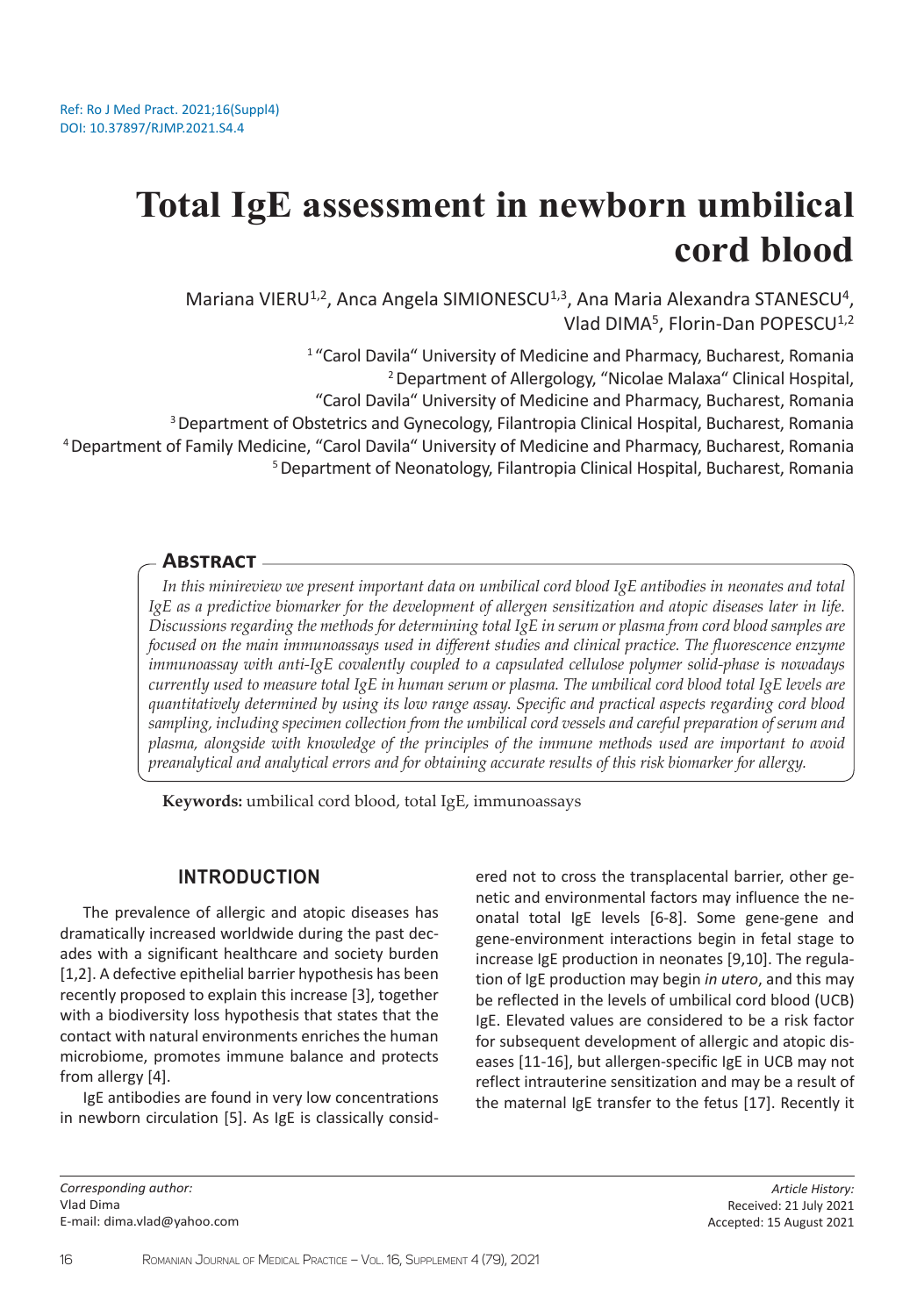was shown that IgE molecules from the mother may be transferred to fetus and minimally sensitize fetal/neonatal mast cells [18].

# **UMBILICAL CORD BLOOD AS BIOLOGICAL SPECIMEN FOR TOTAL IGE**

UCB is an easily accessible specimen and has been used for searching prognostic biomarkers for allergies, such as regulatory T cells, gene expression of cytokines and IgE levels. Since the seventies, UCB total IgE gained attention and was investigated as a predictive biomarker for allergic and atopic diseases [10,19-21].

Some researchers found that the UCB IgE total levels are higher in male newborns and in the case of cesarean section compare with vaginal birth [16,22-28], but others did not find such correlations or with secondhand smoke [29-30]. Although different studies revealed that elevated UCB total IgE is affected by some other factors related to maternal, placental and fetal characteristics, such findings were inconclusive and difficult to assess due to the complex influences of genetic factors [22,23,31-34].

The levels of total IgE in UCB are frequently below 0.5 kU/l [10,34], but some studies revealed that about 20-25% of newborns present raised UCB IgE levels [35,36]. Elevated UCB total IgE serum levels are considered a risk biomarker for the development of allergen sensitization and atopic manifestations in children. Some previous findings generated conflicting results. Although several trials have reported this biomarker as ineffective in predicting the development of atopic diseases in the first two years of life [37-40], most studies revealed that elevated UCB total IgE levels have a role as biomarker for the future development of allergic diseases [12,15,19,20,24,41,42]. Significant studies indicated that raised UCB total IgE levels in serum may predict early atopic symptoms [43,44], while elevated UCB levels combined with high values in before two years of age may be associated with atopic dermatitis later in childhood [39,45]. Moreover, high UCB total IgE in serum may be a predicting risk factor for developing atopic disease in older children and young adults [12,41,46].

Parents must provide informed consent for UCB sampling [24]. It is very useful to record medical information about the newborn (including sex, birth weight, gestational age, season of birth, delivery mode), mother (maternal age, prepregnancy body mass index, parity, previous pregnancy, atopic diseases, including atopic dermatitis, allergic rhinitis and asthma, and antenatal complications, including pregnancy hypertension, diabetes, infection, intrauterine growth retardation), and environmental factors (household conditions, including prenatal cat/dog exposure, home dampness and

environmental tobacco smoke exposure) [10,15,22,47]. A detailed family history of atopic diseases is important to be mentioned, because the combination of elevated UCB total IgE and positive family history of allergy is strongly associated with subsequent atopic manifestations [12].

## **METHODS FOR MEASUREMENT OF TOTAL IGE IN UCB SAMPLES**

Total IgE concentrations in UCB samples were initially measured with a paper radioimmunosorbent test (PRIST) with high sensitivity, serum values under 0.5 IU/ml being considered as undetectable [48]. Based on the lower analytical limit of this method and a highly degree correlated solid-phase enzyme immunoassay using monoclonal antihuman IgE designed to measure IgE between 0.2 and 50 kU/l on 0.1 ml of serum or plasma, the total IgE values obtained from umbilical vein blood samples were dichotomized into < 0.5 and ≥0.5 kU/l [49].

When comparing three different UCB sampling techniques for determining neonatal total IgE levels using a modified PRIST method, alongside with serum IgA concentration quantification by a sandwich enzyme-linked immunosorbent assay (ELISA) to assess the contamination of UCB with maternal blood, aspirated UCB from the umbilical vein or capillary collection at 4-5 days of life are preferred. If gravity-collected UCB from the umbilical vein is used (by letting the blood flow freely into a tube), maternal blood contamination should be investigated by determining IgA in all blood samples with IgE concentrations exceeding the cut-off point [50].

Methods using radioisotopes for assessing total IgE in human serum or plasma were replaced by nonisotopic immunoassays or immunonephelometry, currently in use [51].

A biotin-avidin amplified ELISA was used after the years of radioisotopic usage. UCB samples were obtained prior to delivery of the placenta. The umbilical cord was wiped to reduce the potential of maternal blood contamination during collection. The newborn plasma volume was used to allow calculation of the quantity of maternal blood needed to increase the UCB IgE for any given maternal serum IgE concentration [52].

An enzyme immunoassay with streptavidin-peroxidase-conjugate and photometrical reading for the quantitative determination of total IgE in 2 ml of UCB samples was more recently used. Umbilical IgA was measured by immunoturbidimetry in order to eliminate the possibility of mixed maternal blood [53]. Some authors suggest that IgA values higher than 32 μg/ml reflect contamination by maternal blood [54,55], while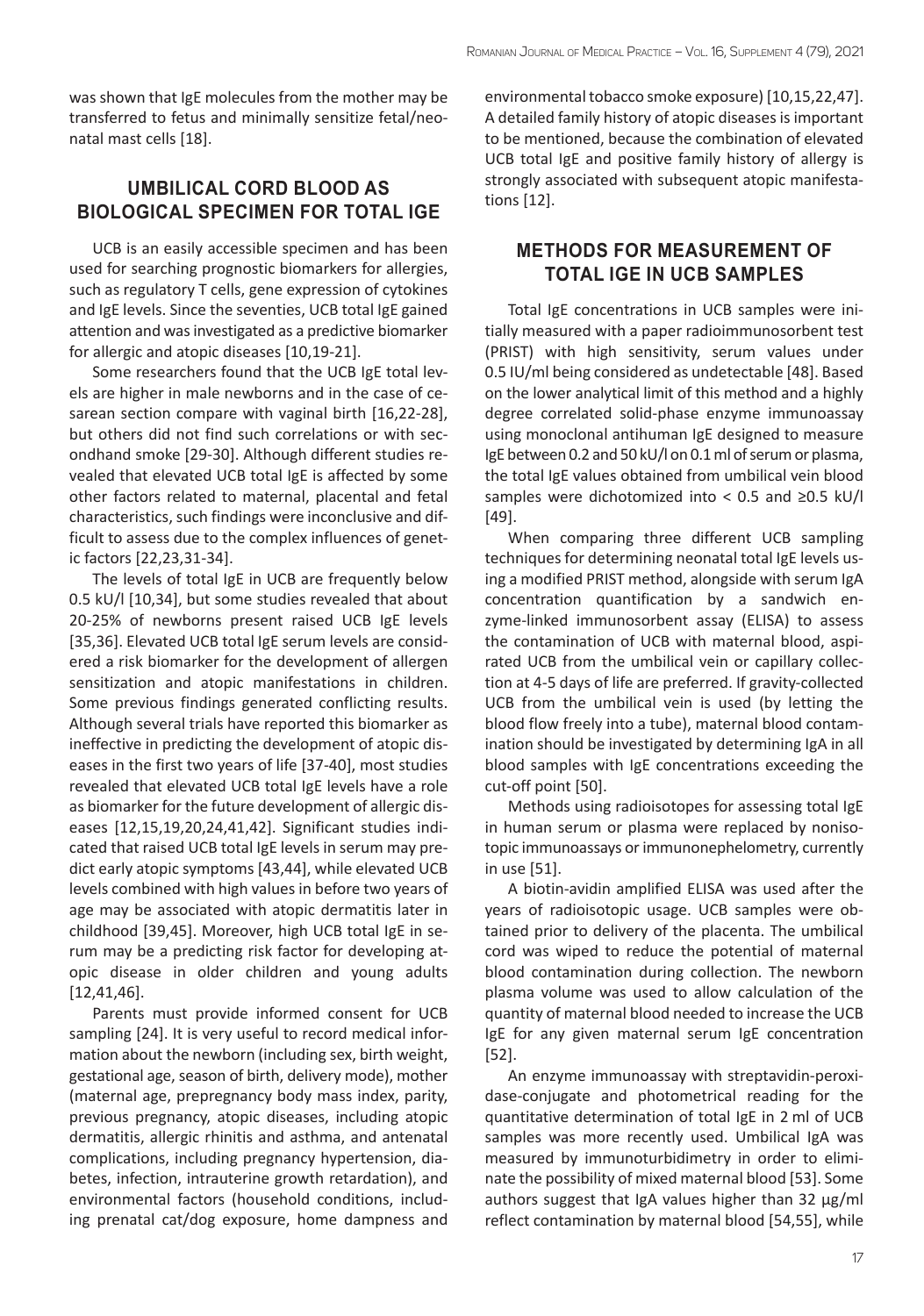others consider an increased UCB IgA level at above 14 μg/ml [50]. In order to ensure that the UCB samples are free from contamination by the maternal blood these levels should be less than 10 μg/ml [56], while others do not consider UCB IgA measurement mandatory due to a very low rate of such contamination [10,14].

An ELISA may be used for total IgE quantification in newborn dried blood spots (NDBS) or cord blood dried blood spots (CBDBS). For the preparation of the CBDBS, 50 μL of UCB is spotted onto a Guthrie card, then dried. The ELISA kit for total IgE contains mAb107 capture antibody, mAb182-biotin detection antibody, streptavidin-horseradish peroxidase and the IgE standard [57].

The fluorescence enzyme immunoassay (FEIA) with anti-IgE covalently coupled to a capsulated cellulose polymer solid-phase (ImmunoCAP) is nowadays currently used to measure total IgE in human serum or plasma. The UCB IgE levels are quantitatively determined by using ImmunoCAP Total IgE Low Range Assay on the Phadia instrument. Venous UCB samples are used. Elevation of UCB IgE levels are considered when greater than 0.5 kU/l [10,13,15,16]. In neonates, the cut-off values for IgE are fixed at 0.35 kU/l [23]. Nephelometry may be used to measure maternal serum total IgE in order to correlate with UCB values [58].

Arterial UCB may also be obtained from neonates for total plasma IgE assessment, and collected in EDTA-treated tubes immediately after delivery of the placenta, preferably alongside with the control blood gases performed on UCB (5 min after birth and immediately after cord clamping). Maternal blood is also collected in sterile tubes immediately prior to delivery (20-30 min before expulsion or before incision in C-section deliveries) for mother-child sample pairing used in correlation studies. The simultaneously quantification of plasma IgE with other immunoglobulins (IgA, IgM, IgG1, IgG2, IgG3, IgG4) from UCB and mothers may be performed by a multiplex immunoassay using a human antibody isotype panel, magnetic microsphere beads and a Luminex instrument platform. This immunoassay sensitivity is 0.003 ng/ml for IgE, and 0.34 ng/ml for IgA, 6.41 ng/ml for IgM, 2.11 ng/ml for IgG1, 16.07 ng/ml for IgG2, 0.08 ng/ml for IgG3, 0.56 ng/ml for IgG4 [59]. For total IgE, one kU/l is equal to 2.4 ng/ml [60,61].

Finally, it is important to underline that total IgE quantification is usually performed in serum or plasma from venous samples or capillary blood. For the serum preparation, whole blood is collected in commercially available tubes (red topped ones) and allowed to clot by leaving it undisturbed at room temperature (usually 15-30 min). Then the clot is removed by centrifugation at 1,000-2,000 *x* g for 10 min in a refrigerated centrifuge. For the plasma preparation, whole blood is collected into commercially available anticoagulant-treated tubes e.g., EDTA-treated (with lavender-colored tops). Cells are removed by centrifugation at  $1500 \times g$ for 10 min at 4°C. The collected plasma is centrifuged again at 2500  $\times$  g for 10 min at room temperature to deplete platelets in the plasma sample [59]. Following centrifugation, it is essential to immediately transfer the liquid component, serum or plasma, into a clean polypropylene tube using a Pasteur pipette. For UCB total IgE immunoassays, samples may be obtained from both the umbilical vein and artery. We should keep in mind that it is likely that umbilical cord "arterial" and umbilical cord "venous" samples are obtained from the same type of blood vessel in real practice [62]. Moreover, quality laboratory control is also critical with record keeping for each immunoassay, control specimen and proficiency testing.

## **CONCLUSIONS**

Different immunoassays may be used to measure total IgE in serum or plasma from UCB samples in neonates. Serum or plasma preparation should be carefully performed according to protocols. UCB sampling may be performed from umbilical vein and artery, although venous blood is generally used for IgE immunoassays. UCB collected for other diagnostic purposes is usually obtained by allowing blood to drain from the cut end into a glass tube prior to delivery of the placenta, but for total IgE measurement the aspirated samples from the umbilical vein are preferred to the gravity-collected ones. Specific and practical aspects regarding UCB sample collection and preparation alongside with knowledge of the principles of the immune methods used are important to avoid preanalytical and analytical errors and for obtaining accurate results of this predictive risk biomarker for the development of allergic and atopic diseases later in life.

> *Conflict of interest:* none declared *Financial support:* none declared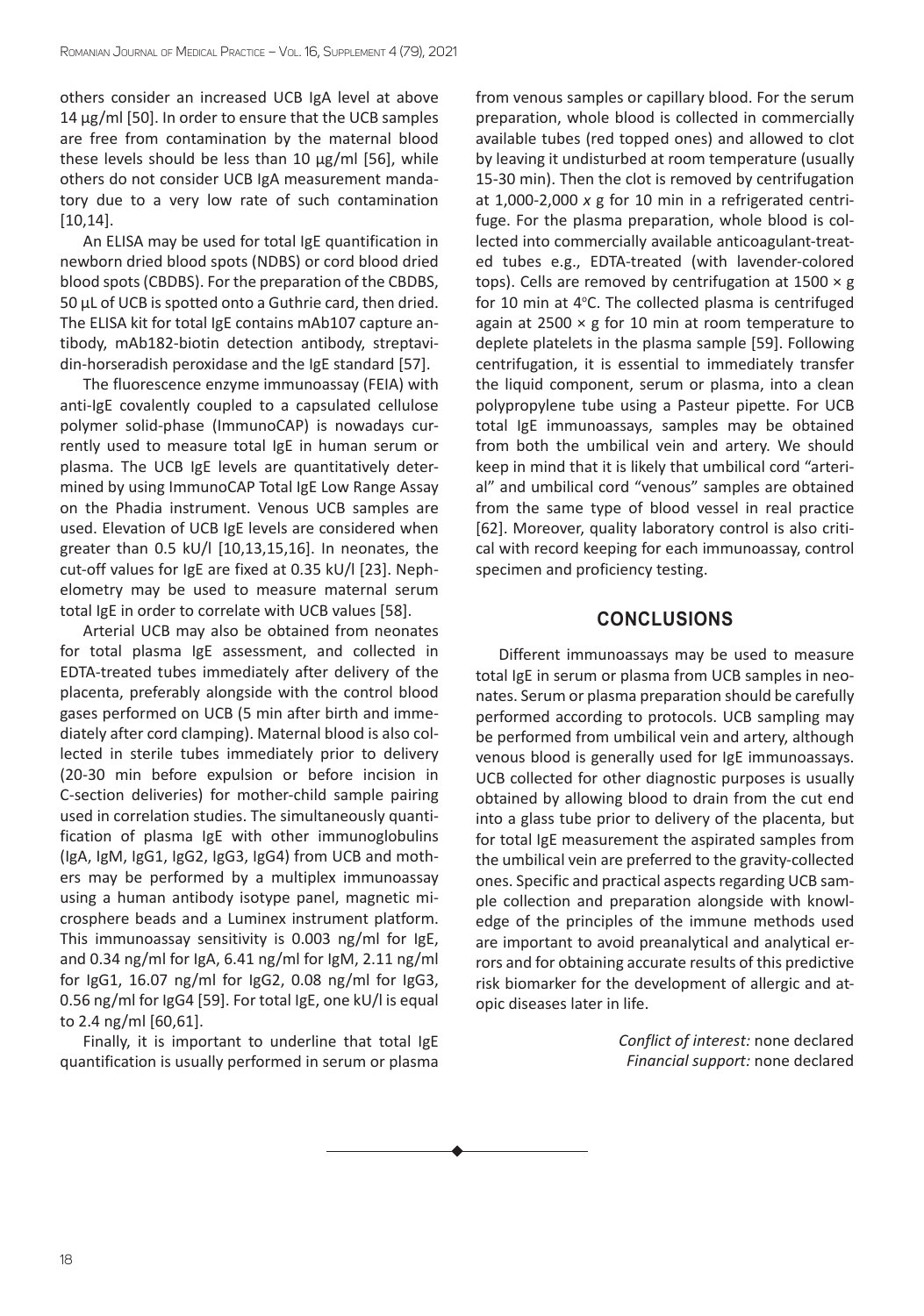#### **REFERENCES**

- 1. Brough HA, Lanser BJ, Sindher SB, et al. Early intervention and prevention of allergic diseases. *Allergy.* 2021 Jul 13.
- 2. O'Connell EJ. The burden of atopy and asthma in children. *Allergy*. 2004;59 Suppl 78:7-11.
- 3. Akdis CA. Does the epithelial barrier hypothesis explain the increase in allergy, autoimmunity and other chronic conditions? *Nat Rev Immunol.* 2021.
- 4. Haahtela T. A biodiversity hypothesis. *Allergy*. 2019;74(8):1445-1456.
- 5. Holt PG, Jones CA. The development of the immune system during pregnancy and early life. *Allergy.* 2000;55(8):688-697.
- 6. Avrech OM, Samra Z, Lazarovich Z, et al. Efficacy of the placental barrier for immunoglobulins:correlations between maternal, paternal and fetal immunoglobulin levels. *Int Arch Allergy Immunol.*  1994;103(2):160-165.
- 7. Purizaca-Benites M. La placenta y la barrera placentaria. *Rev Peru Ginecol Obste*t. 2008;54:270-278.
- 8. Rio-Aige K, Azagra-Boronat I, Massot-Cladera M, et al. Association of Maternal Microbiota and Diet in Cord Blood Cytokine and Immunoglobulin Profiles. *Int J Mol Sci.* 2021;22(4):1778.
- 9. Hua L, Liu Q, Li J, et al. Gene-gene and gene-environment interactions on cord blood total IgE in Chinese Han children. *Allergy Asthma Clin Immunol.* 2021;17(1):69.
- 10. Chen M, Gu Y, Liu Q, et al. Relationship of cord blood IgE with maternal, fetal, and environmental factors in the Chinese population. *Allergol Immunopathol (Madr).*  2021;49(3):50-55.
- 11. Jacobsen HP, Herskind AM, Nielsen BW, et al. IgE in unselected like-sexed monozygotic and dizygotic twins at birth and at 6 to 9 years of age:high but dissimilar genetic influence on IgE levels. *J Allergy Clin Immunol.* 2001;107:659-663.
- 12. Pesonen M, Kallio MJ, Siimes MA, et al. Cord serum immunoglobulin E as a risk factor for allergic symptoms and sensitization in children and young adults. *Pediatr Allergy Immunol.* 2009;20:12-18.
- 13. Yang KD, Chang JC, Chuang H, et al. Gene-gene and gene-environment interactions on IgE production in prenatal stage. *Allergy.* 2010;65:731-739.
- 14. Hong X, Tsai HJ, Liu X, et al. Does genetic regulation of IgE begin in utero? Evidence from T(H)1/T(H)2 gene polymorphisms and cord blood total IgE. *J Allergy Clin Immunol.*  2010;126(1059-67):1067.
- 15. Chen CH, Lee YL, Wu MH, et al. Environmental tobacco smoke and male sex modify the influence of IL-13 genetic variants on cord blood IgE levels. *Pediatr Allergy Immunol*. 2012;23:456-463.
- 16. Chen CH, Lee YL, Wu MH, et al. Sexmoderated interactions between IL4/IL13 pathway genes and prenatal environment on

cord blood IgE levels. *Clin Exp Allergy.*  2019;49:1128-1138.

- 17. Bønnelykke K, Pipper CB, Bisgaard H. Sensitization does not develop in utero. *J Allergy Clin Immunol.* 2008; 121(3):646-651.
- 18. Honda Keith Y, Kabashima K. Maternal IgE is transferred to fetuses with IgG and minimally sensitizes fetal/neonatal skin mast cells. *J Allergy Clin Immunol.* 2021 Jun 25;S0091-6749(21)00905-2.
- 19. Shah PS, Wegienka G, Havstad S, et al. The relationship between cord blood immunoglobulin E levels and allergy-related outcomes in young adults. *Ann Allergy Asthma Immunol.* 2011;106:245-251.
- 20. Nissen SP, Kjaer HF, Høst A, et al. Can family history and cord blood IgE predict sensitization and allergic diseases up to adulthood? *Pediatr Allergy Immunol.*  2015;26:42-48.
- 21. Chawes. Low-grade disease activity in early life precedes childhood asthma and allergy. *Dan Med J. 2*016;63:B5272.
- 22. Nabavi M, Ghorbani R, Asadi AM, et al. Factors associated with cord blood IgE levels. *Asian Pac J Allergy Immunol.*  2013;31(2):157-162.
- 23. De Amici M, Perotti F, Marseglia GL, et al. Cord and blood levels of newborn IgE:correlation, role and influence of maternal IgE. *Immunobiology*. 2017;222:450-453.
- 24. Mohammadzadeh I, Haghshenas M, Asefi S, et al. IgE level in newborn umbilical cord and its relationship with some maternal factors. *Clin Mol Allergy.* 2019;17:11.
- 25. Petrovičová O, Bánovčin P, Babušíková E, et al. Factors modifying cord blood IgE levels - a pilot study. *Epidemiol Mikrobiol Imunol.*  2016;65:226-231.
- 26. Scirica CV, Gold DR, Ryan L, et al. Predictors of cord blood IgE levels in children at risk for asthma and atopy. J *Allergy Clin Immunol.* 2007;119:81-88.
- 27. Croner S, Kjellman N, Eriksson B, et al. IgE screening in 1701 newborn infants and the development of atopic disease during infancy. *Arch Dis Child.* 1982;57(5):364-368.
- 28. Caracta CF. Gender differences in pulmonary disease. *Mt Sinai J Med.*  2003;70(4):215-224.
- 29. Karimi M, Mojibian M, Nodoshan H, et al. Relationship between stress during pregnancy and cord blood IgE level. *J Shahid Sadoughi Univ Med Sci Yazd.*  2012;20:142-151.
- 30. Gurbuz T, Karakol B, Onal ZE, et al. Evaluation of in utero sensitization by screening antigen-specific immunoglobulin E levels in umbilical cord blood. *Postepy Dermatol Alergol.* 2015;32:184-188.
- 31. Hernández E, Barraza-Villarreal A, Escamilla-Núñez MC, et al. Prenatal determinants of cord blood total immunoglobulin E levels in Mexican

newborns. *Allergy Asthma Proc.*  2013;34:e27-34.

- 32. Meulenbroek LA, Knippels LM. Cord blood IgE: fetal or maternal? *Clin Exp Allergy.*  2015;45:1012-1014.
- 33. Latifi-Pupovci H, Lokaj-Berisha V, Lumezi B. Relationship of cord blood immunoglobulin E and maternal immunoglobulin E with birth order and maternal history of allergy in Albanian mother/neonate pairs. *Open Access Maced J Med Sci.* 2017;5:751-756.
- 34. Fereidouni M, Nami FA, Serki E, et al. Evaluation of cord blood immunoglobulin E and its association with maternal factors in a group of Iranian newborns. *J Cell Biochem.* 2019;120:13658-13663.
- 35. Ferguson A, Dimich-Ward H, Becker A, et al. Elevated cord blood IgE is associated with recurrent wheeze and atopy at 7 yrs in a high risk cohort. *Pediatr Allergy Immunol.*  2009;20:710-713.
- 36. Liu C-A, Wang C-L, Chuang H, et al. Prediction of elevated cord blood IgE levels by maternal IgE levels, and the neonate's gender and gestational age. *Chang Gung Med J.* 2003;26:561-569.
- 37. Eiríksson TH, Sigurgeirsson B, Árdal B, et al. Cord blood IgE levels are influenced by gestational age but do not predict allergic manifestations in infants. *Pediatr Allergy Immunol.* 1994;5:5-10.
- 38. Bergmann RL, Edenharter G, Bergmann KE, et al. Predictability of early atopy by cord blood-IgE and parental history. *Clin Exp Allergy.* 1997;27:752-760.
- 39. Hansen LG, Høst A, Halken S, et al. Cord blood IgE II. Prediction of atopic disease. A follow-up at the age of 18 months. *Allergy.*  1992;47:397-403.
- 40. Lødrup Carlsen KC, Carlsen KH, Nafstad P, et al. Perinatal risk factors for recurrent wheeze in early life. *Pediatr Allergy Immunol.*  1999;10:89-95.
- 41. Sadeghnejad A, Karmaus W, Davis S, et al. Raised cord serum immunoglobulin E increases the risk of allergic sensitisation at ages 4 and 10 and asthma at age 10. *Thorax.* 2004;59:936-942.
- 42. Kaan A, Dimich-Ward H, Manfreda J, et al. Cord blood IgE:its determinants and prediction of development of asthma and other allergic disorders at 12 months. *Ann Allergy Asthma Immunol.* 2000;84(1):37-42.
- 43. Businco L, Marchetti F, Pellegrini G, et al. Predictive value of cord blood IgE levels in 'at-risk' newborn babies and influence of type of feeding. *Clin Allergy.* 1983; 13:503-508.
- 44. Chandra RK, Puri S, Cheema PS. Predictive value of cord blood IgE in the development of atopic disease and role of breast-feeding in its prevention. *Clin Allergy.* 1985; 15:517-522.
- 45. Jøhnke H, Nordberg LA, Vach W, et al. Patterns of sensitization in infants and its relation to atopic dermatitis. *Pediatr Allergy Immunol.* 2006;17:591-600.